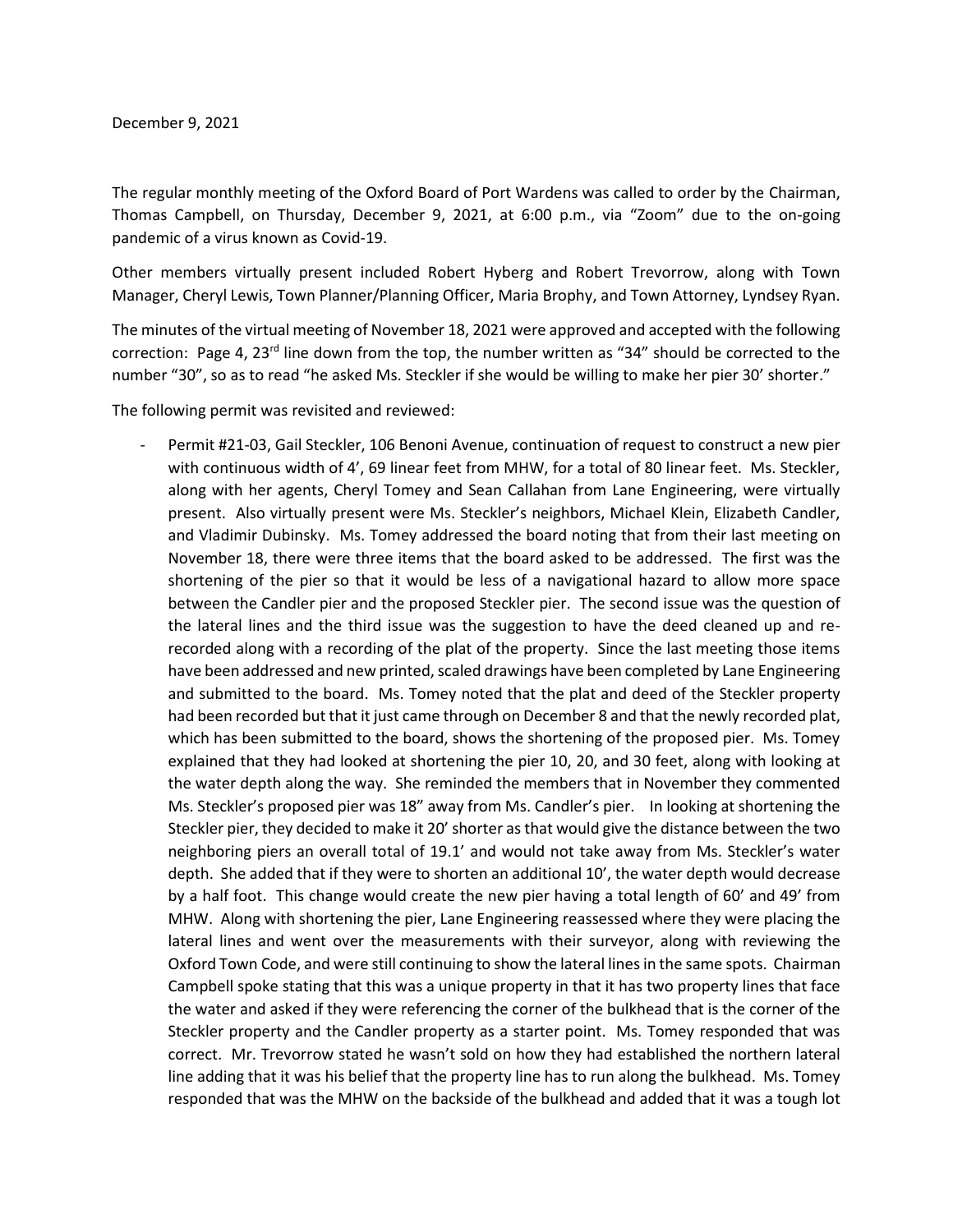to work with because it was shaped differently but that Lane Engineering stood by their survey. Mr. Trevorrow stated that he thought that the northern most property line was where it meets MLW and that was where the radial of the lateral line should be taken. Sean Callahan from Lane Engineering addressed the members stating that the definition of the lateral line was a two part definition taken from the side lot line and refence to other piers located on the adjacent lots. Chairman Campbell spoke stating that this was why the Port Wardens don't usually use lateral lines, except in extreme cases. Neighbor Elizabeth Candler spoke stating that she had had a survey done by Lane Engineering too and was finding that some of the property lines shown on her survey were not jibing with the Steckler survey and did not know what impact that would have on her dock. Mr. Trevorrow asked if he understood correctly that the property line extension which extends north to the outside of the bulkhead was the end of the surveyed property. Ms. Tomey responded that was correct. Mr. Trevorrow then asked who owned the rectangular piece of property along the bulkhead. Ms. Tomey responded that Ms. Steckler owned the bulkhead on the other side and that the State owned the waters. Ms. Candler asked who put in the riprap. Chairman Campbell responded that was a gray area to which Ms. Candler questioned who was responsible for the debris that got stuck in the area there. Chairman Campbell responded that was a joint neighbor issue and thought that there were other places like that within the community. Chairman Campbell asked the board members in they were now in agreement with the lateral lines as shown. Mr. Trevorrow responded he was and understood now that the property line adjustment was just the corner off the bulkhead, in the northerly direction, and that Ms. Steckler owned the bulkhead but that her property line does not go down there. Chairman Campbell responded that was correct. Chairman Campbell went back to Ms. Candler's concern regarding her survey and told her that she should go back to Lane Engineering on that as her question was separate from the issue being reviewed at this night's meeting. Mr. Hyberg asked where the dock started. Ms. Tomey responded it started off the riprap through the middle, centered into the property.

Chairman Campbell spoke stating that the board had received a letter from neighbor Michael Klein and, rather than read Mr. Klein's letter aloud, asked Mr. Klein if he would like to speak. Mr. Klein chose to do so and began by explaining that in 1985 the then property owners of his property at 108 Benoni Avenue, Thomas Williams, and of Ms. Steckler's property at 106 Benoni Avenue, William Holt, both went before the Port Wardens to build a bulkhead and included a diagram in their application. The diagram given showed the property line but did not show it as having a notch in it. He felt the property line ultimately was the rear of the Steckler lot and the Candler lot extended but did not have the 3' extension out into the water. Though the diagram was a hand drawn plan, it did indicate a straight line there which was consistent to the deed that existed for 46 years. He went on to say that the existing bulkhead was north of the property and that the two owners at that time went north of that and put in a new bulkhead. In doing so, the lot, measuring from the fence to the outside of the new bulkhead, all of a sudden gained an extra 3'. Chairman Campbell responded that the deed, dated in 1987, between Williams and Holt solved the dispute that Mr. Klein was referencing. That additional piece of land and that bulkhead was bequeathed to the property at 106 Benoni Street, the property that now belongs to Gail Steckler. Though he heard Mr. Klein's concern, that started with a drawing that was not very precise, Chairman Campbell believed that the 1987 deed solved the mystery of this property, that the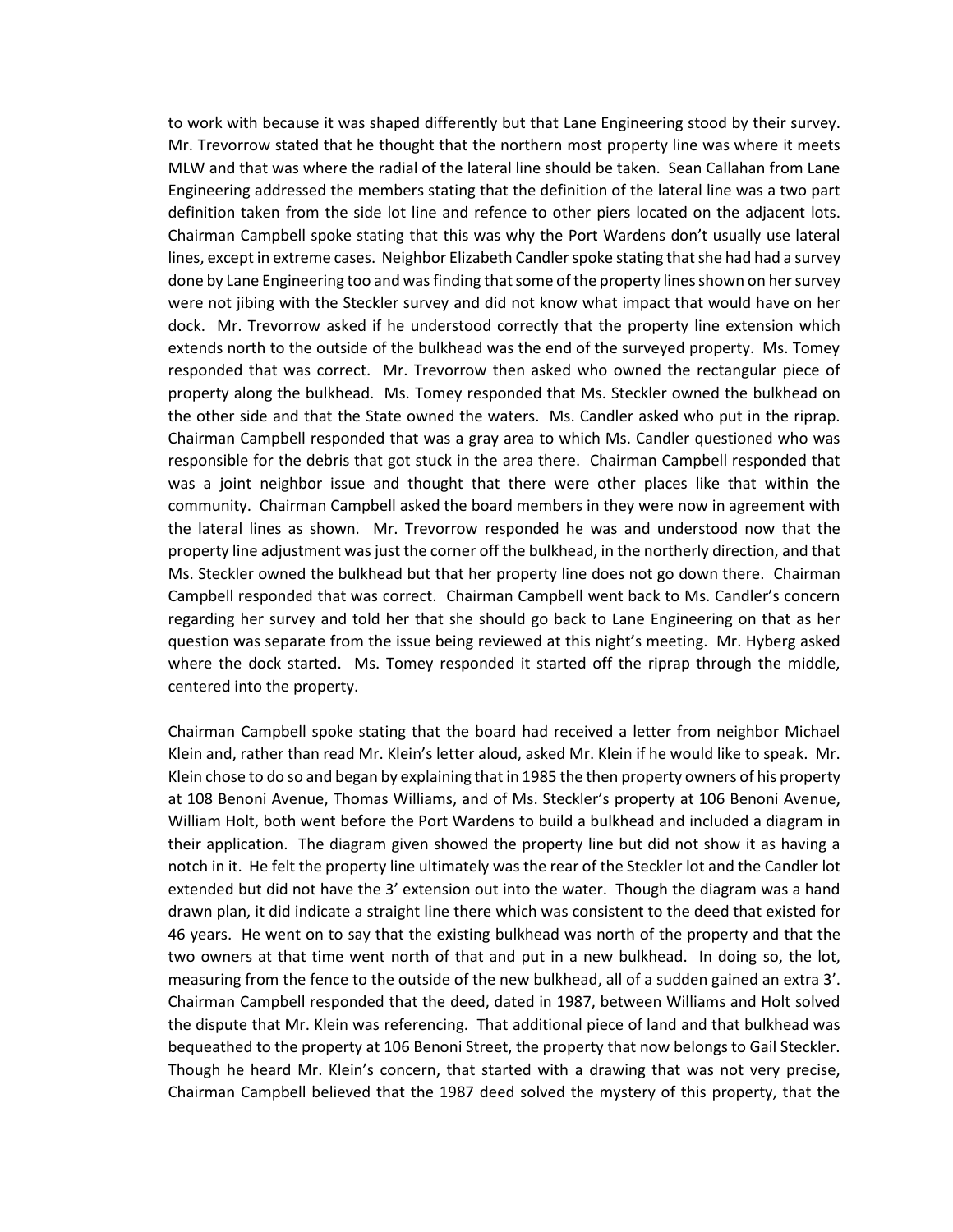property did grow, and that the two property owners at that time were in agreement and thus eliminating the question as to how the Steckler property became larger. Mr. Trevorrow agreed with Chairman Campbell's assessment and that the survey dated July 1987 clearly showed the lot line adjustment to the bulkhead. Chairman Campbell stated he wanted to eliminate the questions as to how this piece of property grew as it was agreed by the neighbors back in 1987 that this had happened, and that this bulkhead was given to the property at 106 Benoni Street. He ended by saying that the bulkhead and piece of land created by it belonged to the Steckler property and that the town is supporting that. Town Attorney Ryan agreed with Chairman Campbell's statement. Chairman Campbell addressed Mr. Klein and asked what his other concerns were. Mr. Klein responded that the board had raised the issue of shortening the pier and had asked for it to be shortened 30'. However, the applicant's plans now show that it will be shortened by only 20'. His other concern was that this pier was not consistent with others in town as the owner is looking to install a rail on it. Chairman Campbell responded that he was not aware of any place where it was written that one could not have a handrail on a dock. In most cases, piers have been made wider so that handrails are not a necessity. However, he believed if one had a 4' wide pier, it wouldn't be unusual for someone to have a handrail as long as it was done tastefully and looked nice. Mr. Trevorrow agreed adding that a handrail is normally the same height as the pilings. Chairman Campbell added that 32" was the standard. Mr. Klein pointed out that the drawing showed the railing at 4'. Ms. Tomey acknowledged that was correct. Chairman Campbell stated that the height seemed high but did not know if the members had it in their power to ask that it be shortened. Sean Callahan spoke stating that he thought the higher railings were commercial standards the lower heights were residential standards. He added that originally they had been looking at installing a 3' wide pier and that they had not had an in depth discussion with Ms. Steckler about the railings. Ms. Steckler spoke stating that there was no reason she had to have the railing at 4'. Mr. Callahan offered to submit a side view detail. Going back to the length of the pier being shortened to 30' as opposed to 20', Chairman Campbell explained that his concern wasn't the spacing between the two neighboring piers but the concern of creating a nonnavigational path by keeping it at the original length requested. He wanted to ensure that there would still be some navigational ability between these two piers and with that, the idea of looking at the functionality of this area where you would use small runabouts. The thinking was that if both neighbors decided to tie up, one would want to make sure there would be some clearance allowed between the boats. He noted that this was his opinion, which had nothing to do with the visual from the shore, of wanting to make this pier another 10' shorter so that the finished pier would be 50' in length. Mr. Hyberg stated that he would support any distance gained by shortening the pier and would support that it be 10' shorter. Mr. Trevorrow stated that he had no strong opinion. Ms. Tomey spoke stating why they had requested going only 20' shorter which basically had to do water depth and distance between the piers. Chairman Campbell spoke stating that it was the clearance between vessels that the board was talking about. Because the piers would be so close together, the concern was trying to create a safe environment when this is done, under the assumption that the railing will be on the north side, not the south. Chairman Campbell asked for Ms. Candler's thoughts. Ms. Candler responded that she and Mr. Dubinsky thought what the board was proposing was a good idea and that they would be in favor of that. Mr. Trevorrow noted that in the submittal of the plans, page 2 of 6, note #9, Lane Engineering still referenced the pier of being at a maximum channelward of 80ft. long and that that should be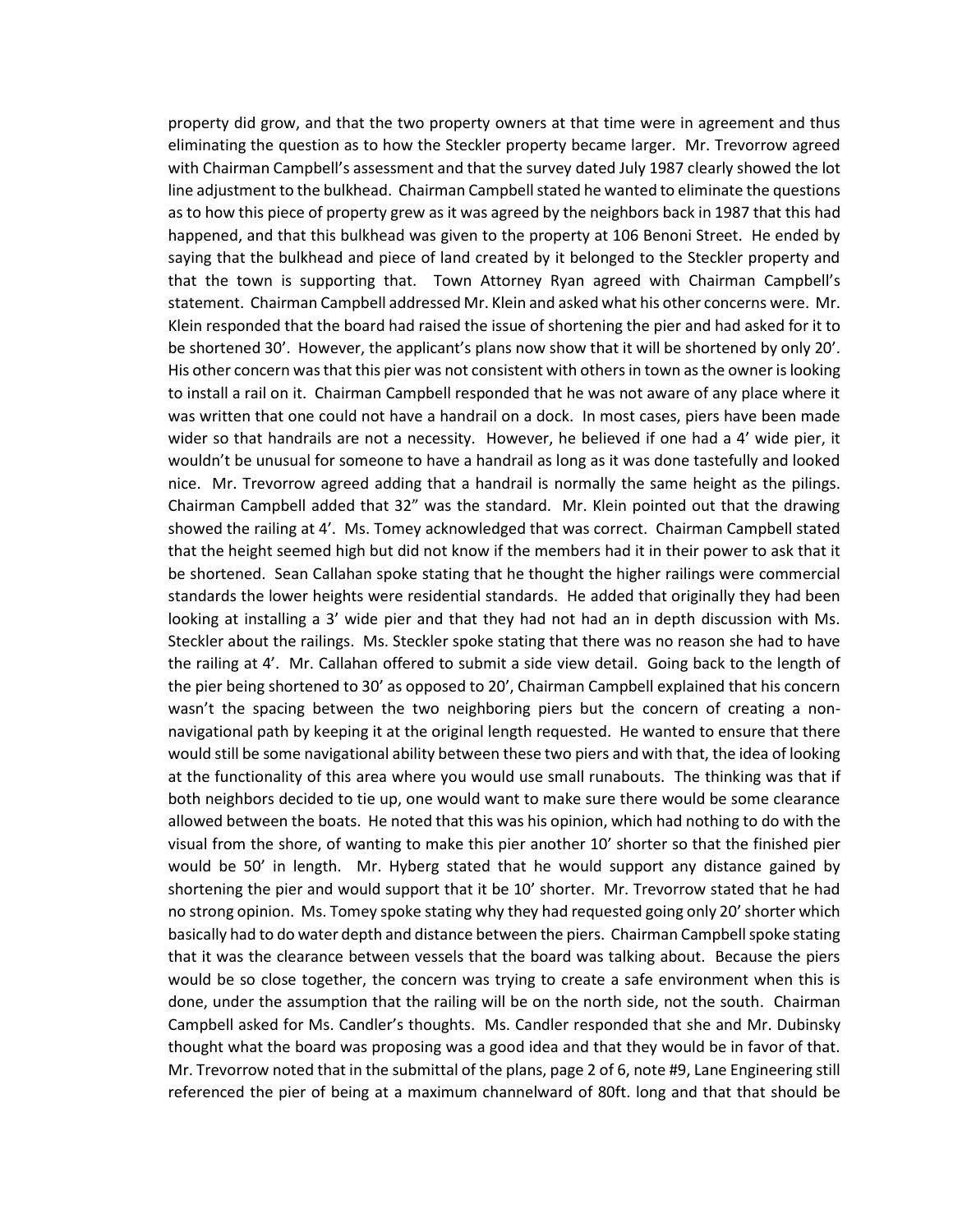corrected. Mr. Trevorrow then made a motion to accept the application as per the Lane Engineering drawing, submitted revision on 11/30/21, with the caveat that they reduce the overall length of the pier by another 10', for a total length 50'. Town Planner Maria Brophy spoke suggesting that if the application hasn't been approved by the state and federal government, that should be added. Ms. Tomey requested that because the Port Wardens were reducing the length of the pier, that they make a finding that they are reducing it because it renders navigation too close as presented and that is why they are requiring this amendment. Mr. Trevorrow amended the motion to reflect that the reduced length in the pier is to allow for unrestricted navigational movement between the neighbor's pier and the proposed pier and that the board would require any and all state and federal permits to be in place prior to the issuance of the permit. Mr. Hyberg seconded the motion. Chairman Campbell suggested they address the handrail and acknowledge that it will be a rail style arrangement, not a picket style fence and with that, agreed to go with the motion which was then carried with all in favor. To clarify, Chairman Campbell asked Ms. Tomey if they had a permit from MDE and the Army Corps of Engineers. Ms. Tomey responded that there was an approval with the owner prior to Ms. Steckler, Gail Hammond, who had come before the board with her request but because so much had changed from that time, it would have to be resubmitted. Chairman Campbell ended the review of the application stating that he felt the board had come up with an opportunity and hoped that everyone would accept the outcome and move forward.

This concluded the review of the permit application.

## **REQUEST FOR REVISION TO PREVIOUSLY APPROVED APPLICATION**

Chairman Campbell recused himself from the board to present his request for a revision to his previously approved application for Campbell's Jack's Pt. Boatyard, 106 Richardson St., to adjust the reconfiguration of the piers A-C. He explained the since the marked had changed considerably, he wanted to reconfigure or replace the existing piers to something very similar with what they have now, just with floating docks. A revision has been submitted to the state and federal agencies, but no response has been received from either as to allow for the change requested. Campbell added that in the original permit they had asked to reduce the slip count but now he would like to keep the same number of slips that he as today. His question was if the board could approve this as a revision. History about the permit was provided and it was noted that the permit had gone before the Commissioners with the request that the existing piers be allowed to be replaced using the same footprint as the existing marina, which the Commissioners approved. Campbell noted that what Lane Engineering had drawn up showed the perimeters of the marina that the boatyard was allowed to work within and that the reconfigurations were similar from what was approved and what was being asked for now. Mr. Trevorrow commented that the drawings were clear. Town Manager Lewis spoke stating she had determined that Mr. Campbell's original permit was still viable and good for 6 years and that the Commissioner's decision was still viable. Therefore, if the federal and state agencies were good with the revision, the town would be good with it as well. Mr. Hyberg made a motion to accept the revised reconfiguration plans as submitted contingent on the appropriate approvals from state and